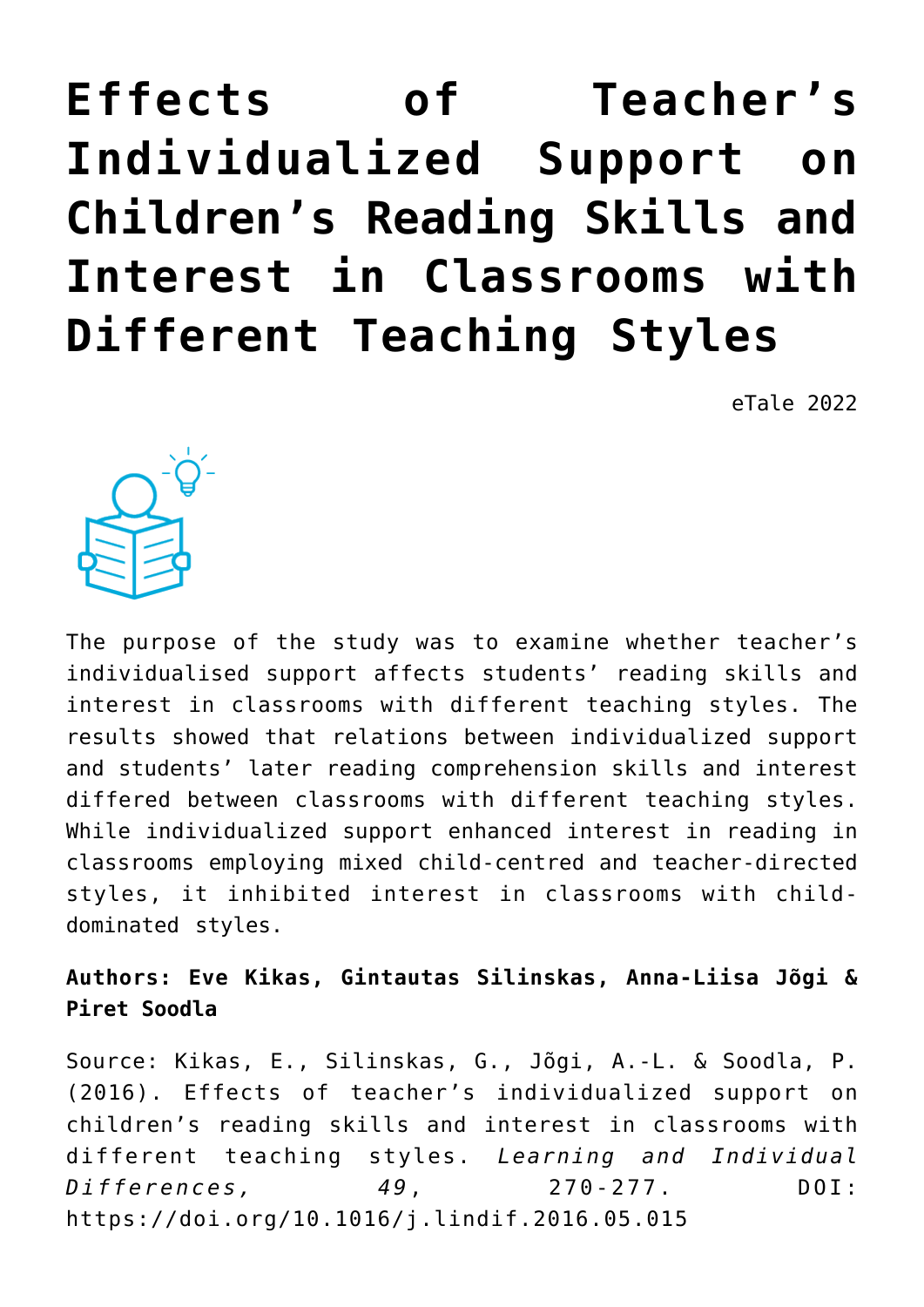The purpose of the study was to examine whether a teacher's individualised support affects students' reading skills and interest in classrooms with different teaching styles. The participants were 552 children (273 boys) and their 21 homeroom teachers. The results showed that relations between individualized support and students' later reading comprehension skills and interest differed between classrooms with different teaching styles. While individualized support enhanced interest in reading in classrooms employing mixed child-centred and teacher-directed styles, it inhibited interest in classrooms with child-dominated styles. In the classrooms with child-dominated teaching styles, higher individualised support was related to lower reading comprehension skills.

- Outside of home, teachers constitute the most proximal environmental context for young children's academic and motivational development, yet they differ in teaching practices, teaching styles, and how they individualise their teaching.
- While some studies have shown that increased individualised instruction has a positive impact on children's skill development, others have not.
- Based on active, leading roles of teachers or children, three dimensions of teaching practices – child-centred, teacher-directed, and child-dominated – have been described.

## **Child-centred practices**

- Teachers actively organise children's learning activities.
- They consider children's interests, allow children to construct their knowledge, and provide emotional support and encouragement.

## **Teacher-directed practices**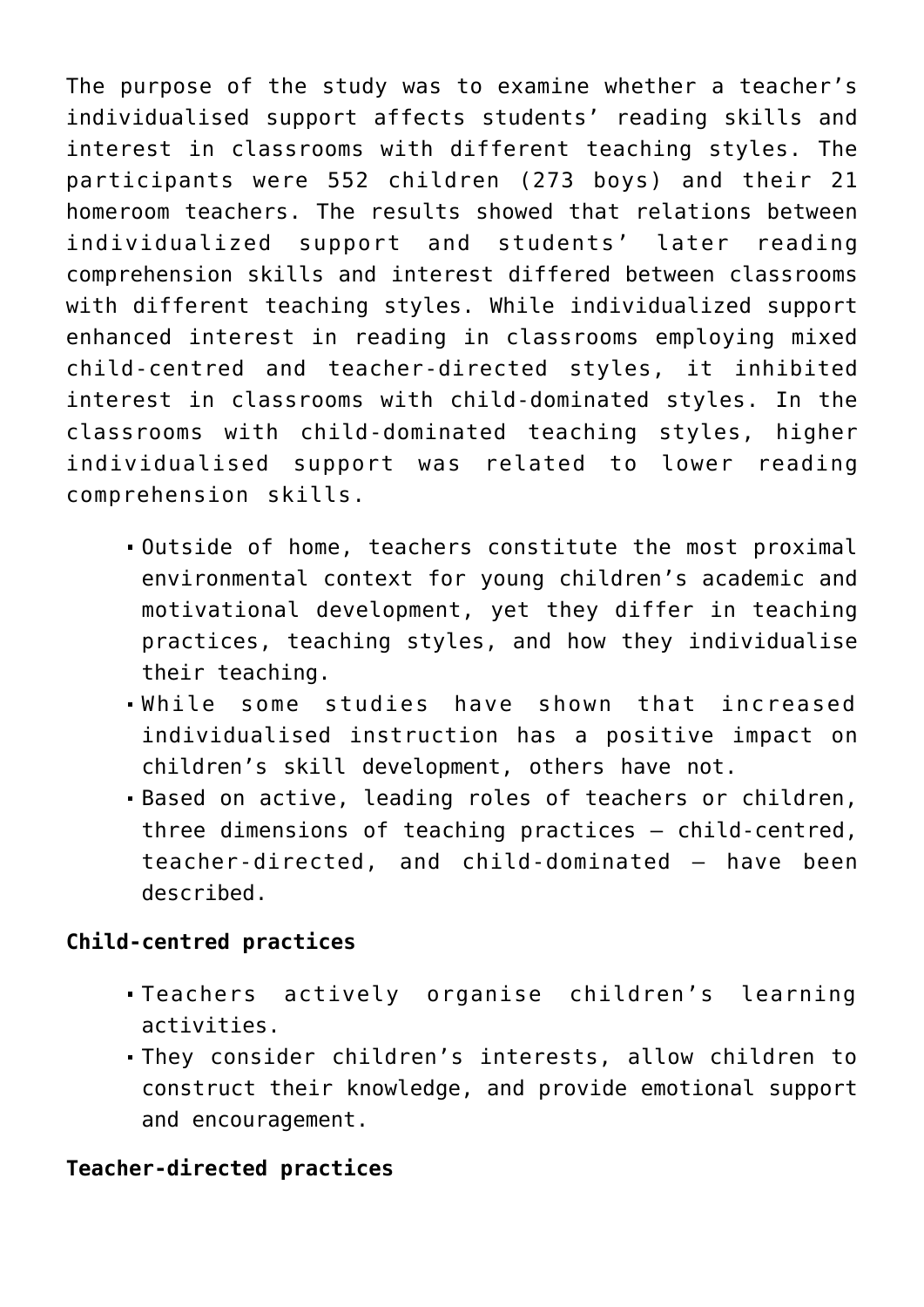Teachers give detailed tasks and frequent feedback, praise children for correct answers rather than effort, and children have to usually follow teacher directions.

## **Child-dominated practices**

- Teachers remain quite passive.
- They respond to children's questions and interrupt only when violations of discipline occur, giving feedback when asked but rarely providing emotional support.



#### **The study**

This study examined whether the effects of individualised support for reading skills and interest differ depending on whether teachers utilise different teaching styles.

Hypotheses:

- 1. Individualised support in child-centred and mixed classrooms will have a positive effect on both skills and interest.
- 2. Individualised support in child-dominated classrooms will have a negative effect on all studied outcomes (reading fluency, comprehension, and interest).

**The participants** were 552 children from seven schools and 21 classrooms and their homeroom teachers.

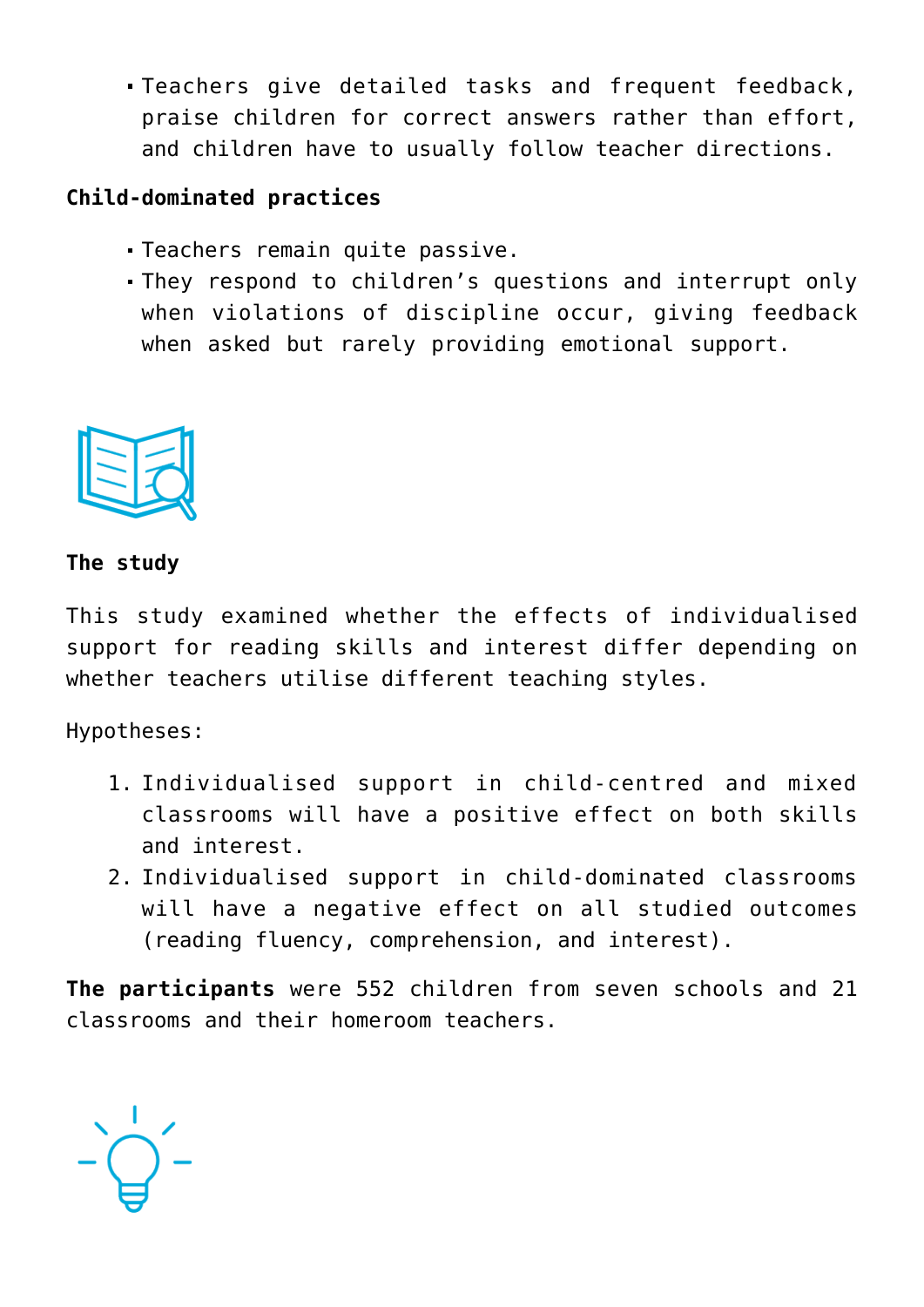## **Findings**

- Teachers' individualised support in grade 1 negatively predicted reading comprehension in grade 2.
- Children's fluency and reading comprehension in grade 1 negatively predicted teachers' support in grade 2.
- The association between teachers' support in grade 1 and children's interest in reading in grade 2 was not significant for the child-centred teaching style group.
- It was positive for the mixed group and negative for the child-dominated teaching style group.
- Teachers' support in grade 1 negatively predicted reading comprehension in grade 2 with a mixed teaching style group, whereas in other groups this association was not significant.



#### **Conclusions**

- Classrooms with different teaching styles maintained different relations between individualised teacher support and students' later reading comprehension skills and interest.
- Individualised teacher support did not have any significant effect on reading skills and interest when the child-centred style was used in the classroom.
- In the groups with teachers using the mixed teaching style combining child-centred and teacher-directed practices, individualised support was negatively related to students' comprehension skills, but it had a supportive effect on their interest in reading.
- In the classrooms with child-dominated teaching styles,